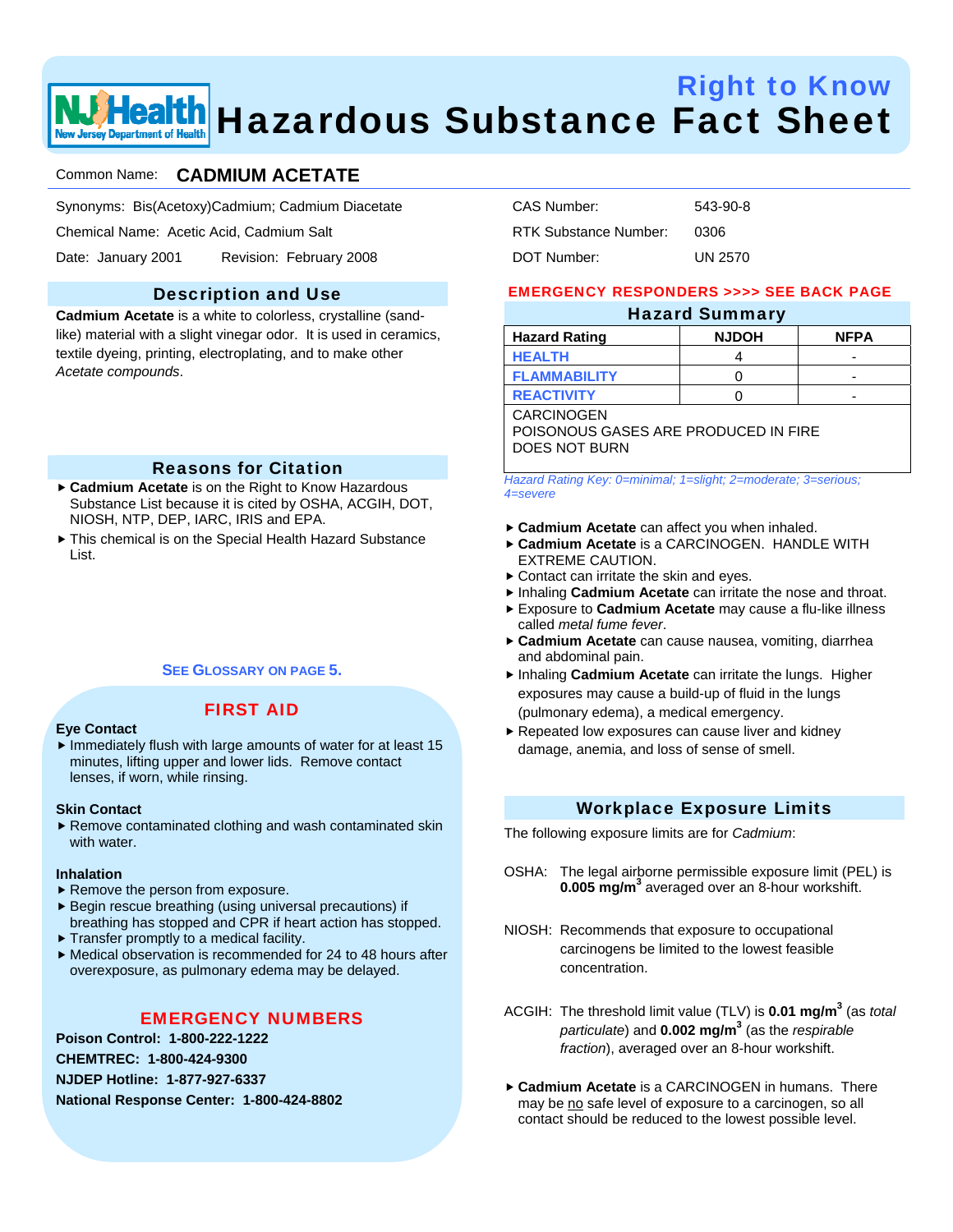# Determining Your Exposure

- Read the product manufacturer's Material Safety Data Sheet (MSDS) and the label to determine product ingredients and important safety and health information about the product mixture.
- $\blacktriangleright$  For each individual hazardous ingredient, read the New Jersey Department of Health Hazardous Substance Fact Sheet, available on the RTK website (www.nj.gov/health/eoh/rtkweb) or in your facility's RTK Central File or Hazard Communication Standard file.
- $\blacktriangleright$  You have a right to this information under the New Jersey Worker and Community Right to Know Act, the Public Employees Occupational Safety and Health (PEOSH) Act if you are a public worker in New Jersey, and under the federal Occupational Safety and Health Act (OSHA) if you are a private worker.
- ▶ The New Jersey Right to Know Act requires most employers to label chemicals in the workplace and requires public employers to provide their employees with information concerning chemical hazards and controls. The federal OSHA Hazard Communication Standard (29 CFR 1910.1200) and the PEOSH Hazard Communication Standard (N.J.A.C. 12:100-7) require employers to provide similar information and training to their employees.

This Fact Sheet is a summary of available information regarding the health hazards that may result from exposure. Duration of exposure, concentration of the substance and other factors will affect your susceptibility to any of the potential effects described below.

## Health Hazard Information

#### **Acute Health Effects**

The following acute (short-term) health effects may occur immediately or shortly after exposure to **Cadmium Acetate**:

- $\triangleright$  Contact can irritate the skin and eves.
- **F** Inhaling **Cadmium Acetate** can irritate the nose and throat.
- f Exposure to **Cadmium Acetate** may cause *"metal fume fever."* This is a flu-like illness with symptoms of metallic taste in the mouth, headache, fever and chills, aches, chest tightness and cough. The symptoms may be delayed for several hours after exposure and usually last for a day or two.
- **Cadmium Acetate** can cause nausea, vomiting, diarrhea and abdominal pain.
- **F** Inhaling **Cadmium Acetate** can irritate the lungs causing coughing and/or shortness of breath. Higher exposures may cause a build-up of fluid in the lungs (pulmonary edema), a medical emergency, with severe shortness of breath.

#### **Chronic Health Effects**

The following chronic (long-term) health effects can occur at some time after exposure to **Cadmium Acetate** and can last for months or years:

#### *Cancer Hazard*

- **► Cadmium Acetate** is a CARCINOGEN in humans. There is evidence that *Cadmium* and *Cadmium compounds* cause lung and prostate cancer in humans and cause lung cancer in animals.
- $\blacktriangleright$  Many scientists believe there is no safe level of exposure to a carcinogen.

#### *Reproductive Hazard*

 $\triangleright$  There is limited evidence that **Cadmium Acetate** may damage the developing fetus in animals.

#### *Other Effects*

- **► Cadmium Acetate** can irritate the lungs. Repeated exposure may cause bronchitis to develop with coughing, phlegm, and/or shortness of breath.
- $\blacktriangleright$  Repeated low exposures can cause liver and kidney damage.
- $\blacktriangleright$  Exposure can cause anemia, loss of sense of smell (anosmia), and/or discoloration of teeth.

#### Medical

#### **Medical Testing**

Before first exposure and every 12 months thereafter, OSHA requires your employer to provide (for persons exposed to greater than or equal to **0.0025 mg/m3** of *Cadmium*) a work and medical history and exam which shall include:

- ▶ Blood test for *Cadmium* (levels should be less than **5 micrograms per liter** of whole blood)
- ▶ Urine test for *Cadmium* (levels should be less than **3 micrograms per liter** of urine)
- $\blacktriangleright$  Urine test for Beta-2 microglobulin to detect kidney damage
- $\blacktriangleright$  Liver and kidney function tests
- $\blacktriangleright$  Lung function tests
- $\blacktriangleright$  Complete blood count

If symptoms develop or overexposure is suspected, the following is recommended:

 $\triangleright$  Consider chest x-ray after acute overexposure

OSHA requires your employer to provide you and your doctor with a copy of the OSHA *Cadmium* Standard (29 CFR 1910.1027 or 1926.1127).

Any evaluation should include a careful history of past and present symptoms with an exam. Medical tests that look for damage already done are not a substitute for controlling exposure.

Request copies of your medical testing. You have a legal right to this information under the OSHA Access to Employee Exposure and Medical Records Standard (29 CFR 1910.1020).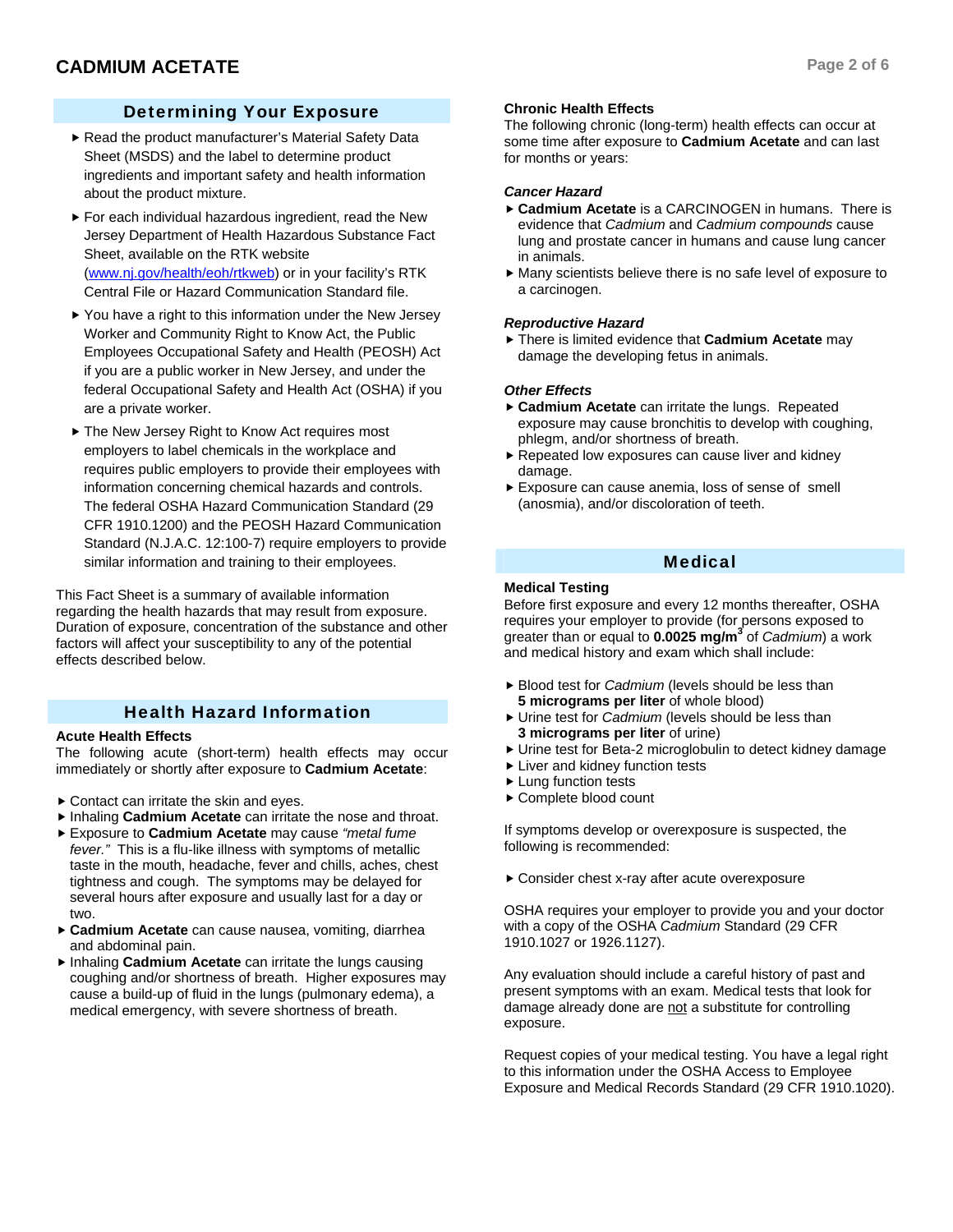# **CADMIUM ACETATE Page 3 of 6**

#### **Mixed Exposures**

- $\blacktriangleright$  Smoking can cause heart disease, lung cancer, emphysema, and other respiratory problems. It may worsen respiratory conditions caused by chemical exposure. Even if you have smoked for a long time, stopping now will reduce your risk of developing health problems.
- $\blacktriangleright$  More than light alcohol consumption can cause liver damage. Drinking alcohol can increase the liver damage caused by **Cadmium Acetate**.
- f Cigarette smoke contains some *Cadmium*. Because it is hard for the body to eliminate *Cadmium*, it tends to build up in the body. Any workplace exposure adds to these levels.

## Workplace Controls and Practices

Very toxic chemicals, or those that are reproductive hazards or sensitizers, require expert advice on control measures if a less toxic chemical cannot be substituted. Control measures include: (1) enclosing chemical processes for severely irritating and corrosive chemicals, (2) using local exhaust ventilation for chemicals that may be harmful with a single exposure, and (3) using general ventilation to control exposures to skin and eye irritants. For further information on workplace controls, consult the NIOSH document on Control Banding at www.cdc.gov/niosh/topics/ctrlbanding/.

The following work practices are also recommended:

- $\blacktriangleright$  Label process containers.
- $\blacktriangleright$  Provide employees with hazard information and training.
- $\blacktriangleright$  Monitor airborne chemical concentrations.
- $\blacktriangleright$  Use engineering controls if concentrations exceed recommended exposure levels.
- $\blacktriangleright$  Provide eye wash fountains and emergency showers.
- $\triangleright$  Wash or shower if skin comes in contact with a hazardous material.
- $\blacktriangleright$  Always wash at the end of the workshift.
- $\triangleright$  Change into clean clothing if clothing becomes contaminated.
- $\blacktriangleright$  Do not take contaminated clothing home.
- $\blacktriangleright$  Get special training to wash contaminated clothing.
- Do not eat, smoke, or drink in areas where chemicals are being handled, processed or stored.
- $\blacktriangleright$  Wash hands carefully before eating, smoking, drinking, applying cosmetics or using the toilet.

In addition, the following may be useful or required:

- $\triangleright$  Specific engineering controls are required for this chemical by OSHA. Refer to the OSHA *Cadmium* Standard (29 CFR 1910.1027 or 1926.1127).
- Use a vacuum or a wet method to reduce dust during cleanup. DO NOT DRY SWEEP.
- $\blacktriangleright$  Use a high efficiency particulate air (HEPA) filter when vacuuming. Do not use a standard shop vacuum.

# Personal Protective Equipment

The OSHA Personal Protective Equipment Standard (29 CFR 1910.132) requires employers to determine the appropriate personal protective equipment for each hazard and to train employees on how and when to use protective equipment.

The following recommendations are only guidelines and may not apply to every situation.

#### **Gloves and Clothing**

- ▶ Avoid skin contact with **Cadmium Acetate**. Wear personal protective equipment made from material which can not be permeated or degraded by this substance. Safety equipment suppliers and manufacturers can provide recommendations on the most protective glove and clothing material for your operation.
- **F** Safety equipment manufacturers recommend *Nitrile* and *Neoprene* for gloves and DuPont *Tyvek®*, or the equivalent, as a protective material for clothing.
- $\blacktriangleright$  All protective clothing (suits, gloves, footwear, headgear) should be clean, available each day, and put on before work.

#### **Eye Protection**

- $\blacktriangleright$  Wear eye protection with side shields or goggles.
- $\triangleright$  Do not wear contact lenses when working with this substance.

#### **Respiratory Protection**

*Improper use of respirators is dangerous.* Respirators should only be used if the employer has implemented a written program that takes into account workplace conditions, requirements for worker training, respirator fit testing, and medical exams, as described in the OSHA Respiratory Protection Standard (29 CFR 1910.134).

- $\blacktriangleright$  Where the potential exists for exposure less than or equal to **0.05 mg/m3** (as *Cadmium*), use a NIOSH approved airpurifying, particulate filter respirator with an N100, R100 or P100 filter.
- $\blacktriangleright$  Where the potential exists for exposure less than or equal to **0.25 mg/m3** (as *Cadmium*), use a NIOSH approved full facepiece air-purifying respirator with high efficiency filters.
- $\blacktriangleright$  Where the potential exists for exposure less than or equal to **1.25 mg/m3** (as *Cadmium*), use a NIOSH approved powered-air purifying respirator equipped with a tight-fitting full facepiece and a high efficiency filter.
- $\blacktriangleright$  Leave the area immediately if (1) while wearing a filter or cartridge respirator you can smell, taste, or otherwise detect **Cadmium Acetate**, (2) while wearing particulate filters abnormal resistance to breathing is experienced, or (3) eye irritation occurs while wearing a full facepiece respirator. Check to make sure the respirator-to-face seal is still good. If it is, replace the filter or cartridge. If the seal is no longer good, you may need a new respirator.
- $\triangleright$  Consider all potential sources of exposure in your workplace. You may need a combination of filters, prefilters or cartridges to protect against different forms of a chemical (such as vapor and mist) or against a mixture of chemicals.
- $\triangleright$  Where the potential exists for exposure over **5 mg/m<sup>3</sup>** (as *Cadmium*), use a NIOSH approved supplied-air respirator with a full facepiece operated in a pressure-demand or other positive-pressure mode. For increased protection use in combination with an auxiliary self-contained breathing apparatus operated in a pressure-demand or other positivepressure mode.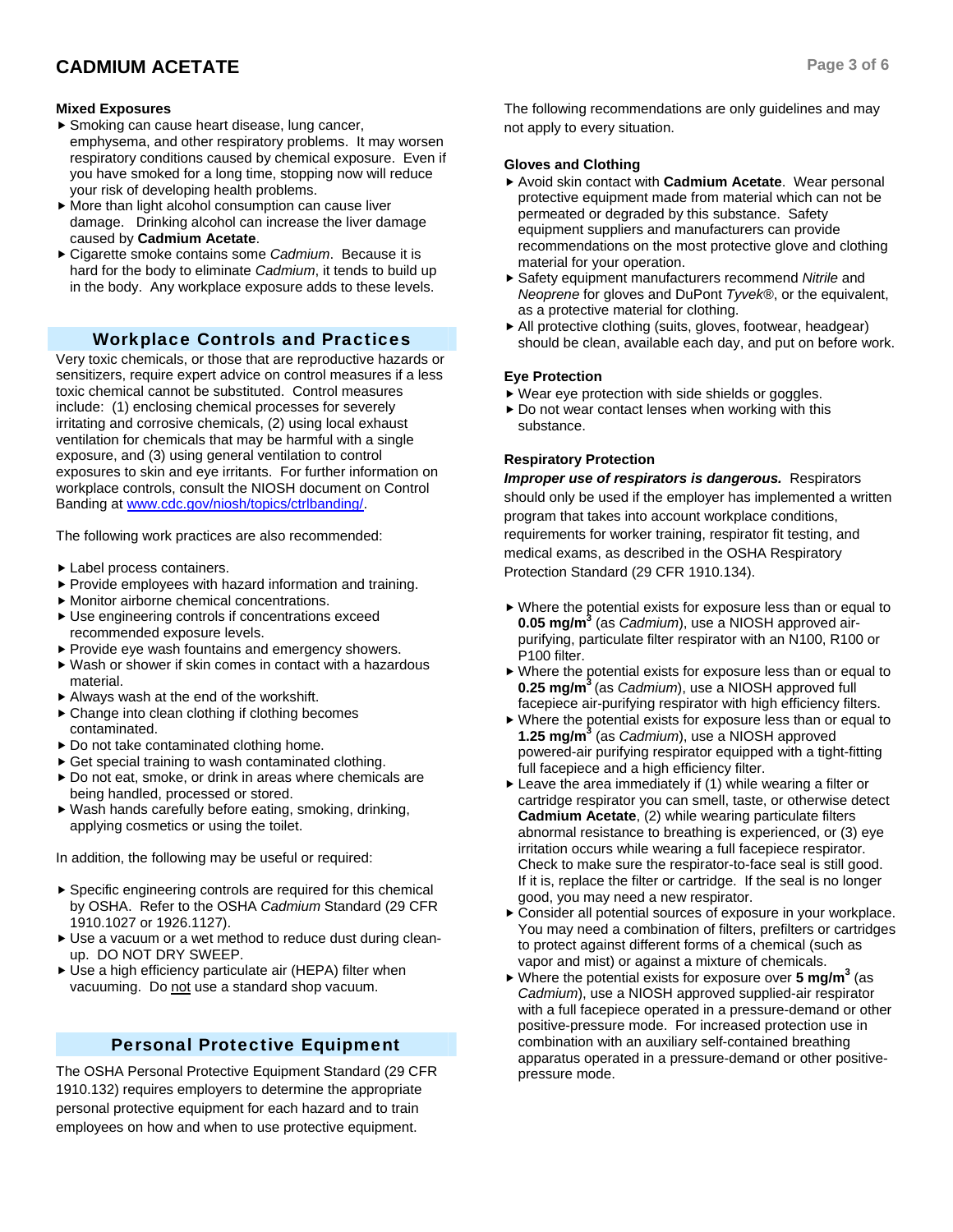# **CADMIUM ACETATE** Page 4 of 6

▶ Exposure to 9 mg/m<sup>3</sup> (as *Cadmium*) is immediately dangerous to life and health. If the possibility of exposure above **9 mg/m3** exists, use a NIOSH approved selfcontained breathing apparatus with a full facepiece operated in a pressure-demand or other positive-pressure mode equipped with an emergency escape air cylinder.

# Fire Hazards

If employees are expected to fight fires, they must be trained and equipped as stated in the OSHA Fire Brigades Standard (29 CFR 1910.156).

- $\blacktriangleright$  Extinguish fire using an agent suitable for type of surrounding fire. **Cadmium Acetate** itself does not burn.
- **POISONOUS GASES ARE PRODUCED IN FIRE, including** *Cadmium Oxide.*
- $\blacktriangleright$  Use water spray to keep fire-exposed containers cool.
- ▶ Cadmium Acetate may ignite combustibles (wood, paper and oil).

#### Spills and Emergencies

If employees are required to clean-up spills, they must be properly trained and equipped. The OSHA Hazardous Waste Operations and Emergency Response Standard (29 CFR 1910.120) may apply.

If **Cadmium Acetate** is spilled, take the following steps:

- $\blacktriangleright$  Evacuate personnel and secure and control entrance to the area.
- $\blacktriangleright$  Eliminate all ignition sources.
- $\triangleright$  Moisten spilled material first or use a HEPA-filter vacuum for clean-up.
- $\triangleright$  Collect powdered material in the most convenient and safe manner and deposit in sealed containers.
- $\blacktriangleright$  Ventilate and wash area after clean-up is complete.
- ▶ DO NOT wash into sewer.
- It may be necessary to contain and dispose of **Cadmium Acetate** as a HAZARDOUS WASTE. Contact your state Department of Environmental Protection (DEP) or your regional office of the federal Environmental Protection Agency (EPA) for specific recommendations.

#### Handling and Storage

Prior to working with **Cadmium Acetate** you should be trained on its proper handling and storage.

- $\triangleright$  A regulated, marked area should be established where **Cadmium Acetate** is handled, used or stored as required by the OSHA *Cadmium* Standard (29 CFR 1910.1027 or 1926.1127).
- **Cadmium Acetate** is not compatible with SULFUR; OXIDIZING AGENTS (such as PERCHLORATES, PEROXIDES, PERMANGANATES, CHLORATES, NITRATES, CHLORINE, BROMINE and FLUORINE); SELENIUM; TELLURIUM; STRONG ACIDS (such as HYDROCHLORIC, SULFURIC and NITRIC); and POTASSIUM.
- $\triangleright$  Store in tightly closed containers in a cool, well-ventilated area away from COMBUSTIBLES.
- $\triangleright$  **Cadmium Acetate** is corrosive to IRON, ZINC, ALUMINUM and MAGNESIUM.

# Occupational Health Information Resources

The New Jersey Department of Health offers multiple services in occupational health. These services include providing informational resources, educational materials, public presentations, and industrial hygiene and medical investigations and evaluations.

#### **For more information, please contact:**

 New Jersey Department of Health Right to Know PO Box 368 Trenton, NJ 08625-0368 Phone: 609-984-2202 Fax: 609-984-7407 E-mail: rtk@doh.state.nj.us Web address: http://www.nj.gov/health/eoh/rtkweb

*The Right to Know Hazardous Substance Fact Sheets are not intended to be copied and sold for commercial purposes.*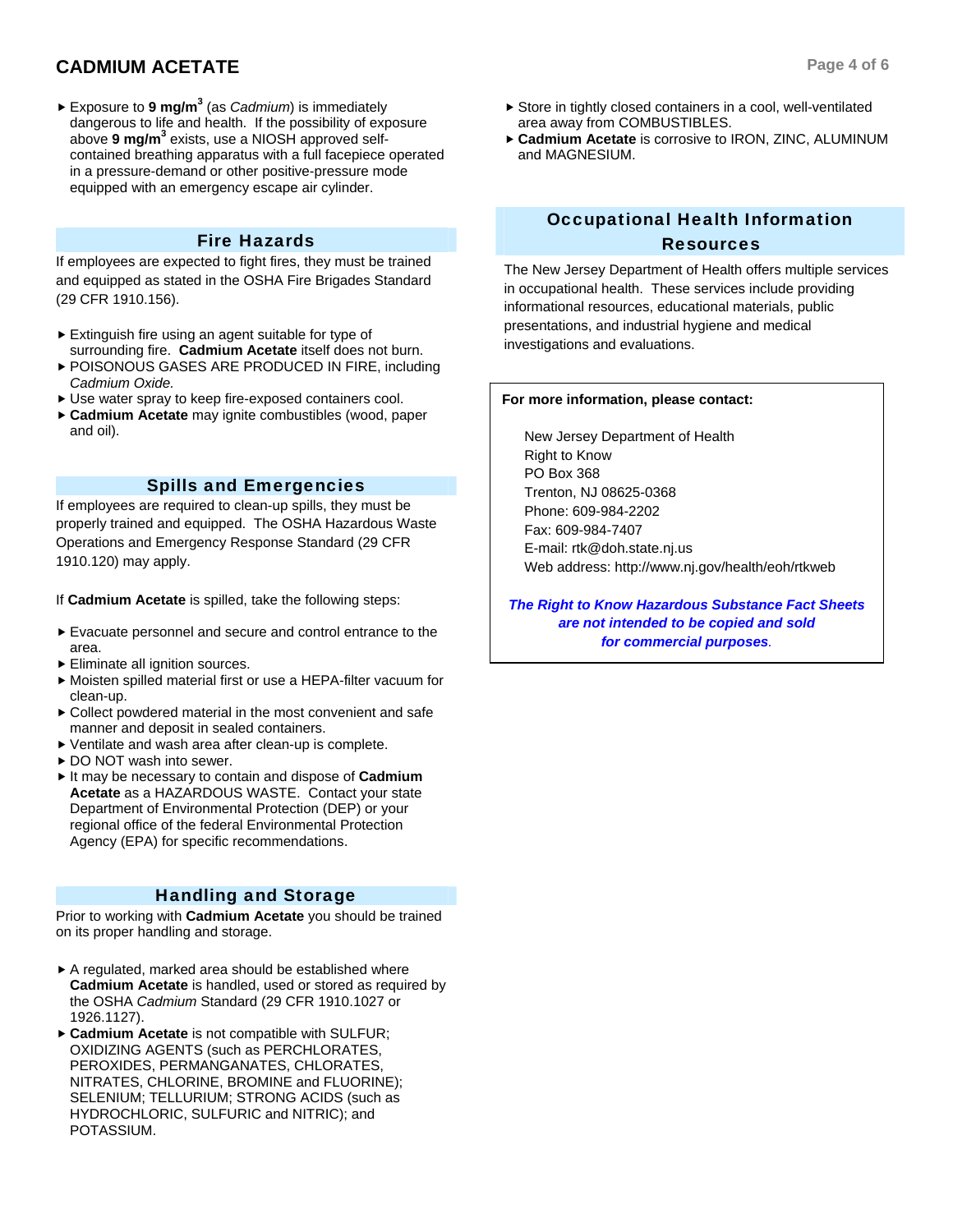# **CADMIUM ACETATE Page 5 of 6**

#### **GLOSSARY**

**ACGIH** is the American Conference of Governmental Industrial Hygienists. They publish guidelines called Threshold Limit Values (TLVs) for exposure to workplace chemicals.

**Acute Exposure Guideline Levels** (AEGLs) are established by the EPA. They describe the risk to humans resulting from once-in-a lifetime, or rare, exposure to airborne chemicals.

**Boiling point** is the temperature at which a substance can change its physical state from a liquid to a gas.

A **carcinogen** is a substance that causes cancer.

The **CAS number** is unique, identifying number, assigned by the Chemical Abstracts Service, to a specific chemical.

**CFR** is the Code of Federal Regulations, which are the regulations of the United States government.

A **combustible** substance is a solid, liquid or gas that will burn.

A **corrosive** substance is a gas, liquid or solid that causes destruction of human skin or severe corrosion of containers.

**DEP** is the New Jersey Department of Environmental Protection.

**DOT** is the Department of Transportation, the federal agency that regulates the transportation of chemicals.

**EPA** is the Environmental Protection Agency, the federal agency responsible for regulating environmental hazards.

**ERG** is the Emergency Response Guidebook. It is a guide for emergency responders for transportation emergencies involving hazardous substances.

**Emergency Response Planning Guideline** (ERPG) values are intended to provide estimates of concentration ranges where one reasonably might anticipate observing adverse effects.

A **fetus** is an unborn human or animal.

A **flammable** substance is a solid, liquid, vapor or gas that will ignite easily and burn rapidly.

The **flash point** is the temperature at which a liquid or solid gives off vapor that can form a flammable mixture with air.

**IARC** is the International Agency for Research on Cancer, a scientific group.

**Ionization Potential** is the amount of energy needed to remove an electron from an atom or molecule. It is measured in electron volts.

**IRIS** is the Integrated Risk Information System database maintained by federal EPA. The database contains information on human health effects that may result from exposure to various chemicals in the environment.

**LEL** or **Lower Explosive Limit**, is the lowest concentration of a combustible substance (gas or vapor) in the air capable of continuing an explosion.

**mg/m3** means milligrams of a chemical in a cubic meter of air. It is a measure of concentration (weight/volume).

A **mutagen** is a substance that causes mutations. A **mutation** is a change in the genetic material in a body cell. Mutations can lead to birth defects, miscarriages, or cancer.

**NFPA** is the National Fire Protection Association. It classifies substances according to their fire and explosion hazard.

**NIOSH** is the National Institute for Occupational Safety and Health. It tests equipment, evaluates and approves respirators, conducts studies of workplace hazards, and proposes standards to OSHA.

**NTP** is the National Toxicology Program which tests chemicals and reviews evidence for cancer.

**OSHA** is the federal Occupational Safety and Health Administration, which adopts and enforces health and safety standards.

**PEOSHA** is the New Jersey Public Employees Occupational Safety and Health Act, which adopts and enforces health and safety standards in public workplaces.

**Permeated** is the movement of chemicals through protective materials.

**PIH** is a DOT designation for chemicals which are Poison Inhalation Hazards.

**ppm** means parts of a substance per million parts of air. It is a measure of concentration by volume in air.

A **reactive** substance is a solid, liquid or gas that releases energy under certain conditions.

**STEL** is a Short Term Exposure Limit which is usually a 15 minute exposure that should not be exceeded at any time during a work day.

A **teratogen** is a substance that causes birth defects by damaging the fetus.

**UEL** or **Upper Explosive Limit** is the highest concentration in air above which there is too much fuel (gas or vapor) to begin a reaction or explosion.

**Vapor Density** is the ratio of the weight of a given volume of one gas to the weight of another (usually *Hydrogen*), at the same temperature and pressure.

The **vapor pressure** is a measure of how readily a liquid or a solid mixes with air at its surface. A higher vapor pressure indicates a higher concentration of the substance in air and therefore increases the likelihood of breathing it in.